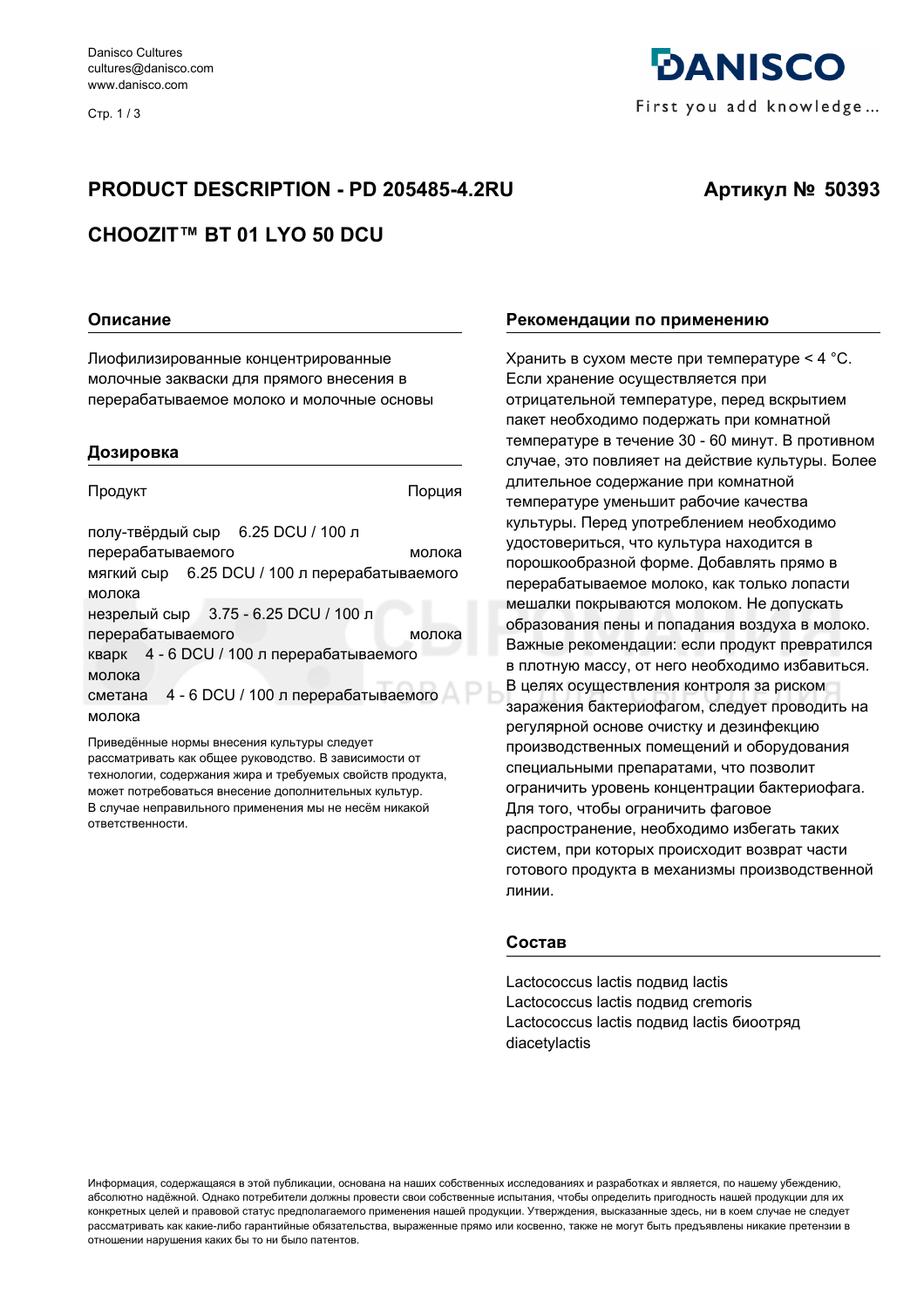Стр. 2/3

## **PRODUCT DESCRIPTION - PD 205485-4.2RU**

# CHOOZIT™ BT 01 LYO 50 DCU

#### Свойства

- Прямое внесение в танк.

- Фаговая альтернатива предоставляется по дополнительному запросу.

- Сбалансированность штаммов.

#### Физические/ химические спецификации

Количественный стандарт активности

Исследуемая среда:

Стерилизованное восстановленное молоко с содержанием сухих веществ 10% Нагреваемая в течение 20 минут при температуре 110 °С. Нормализованная до уровня рН 6.60

| Температура:                   | 30 $\degree$ C   |
|--------------------------------|------------------|
| Норма внесения:                | 6.25 DCU / 100 л |
| Дельта-рН                      | 0.6              |
| Время для достижения дельта-рН | $<$ = 6 часов    |

#### Микробиологическая спецификация

Микробиологический контроль качества стандартные показатели и методы

| Колиформы                        | $< 10 / r$ [1]         |
|----------------------------------|------------------------|
| энтерококки                      | $< 20 / r$ [2]         |
| дрожжи                           | $< 10 / r$ [3]         |
| плесень                          | $< 10 / r$ [3]         |
| Staphylococci coagulase positive | < 10 / r[4]            |
| Listeria monocytogenes           | отсутствует в 25 г [5] |
| сальмонелла                      | отсутствует в 25 г [6] |

[1] NF V08-015 IDF 73A-1985 Гелоза, желчь, эскулин, натрий, азид / 48 ч при 37 °С [3] NF V08-022, IDF 94B-1991 [4] NF V08-057, IDF 145A-1997 [5] NF V08-055, IDF 143A-1990 [6] NF V08-052, IDF 93B-1995

#### Условия хранения

18 месяцев с даты изготовления при температуре  $= 4 °C$ 

#### **Упаковка**

Пакеты изготовлены из трёхслойного материала (полиэтилен, алюминий, полиэстер). На каждом пакете указана следующая информация: название продукта, размер упаковки, номер партии и срок хранения.

#### Количество

Картонные коробки, содержащие 50 пакетов

#### Чистота и юридический статус

CHOOZIT™ BT 01 LYO 50 DCU COOTBETCTBVET спецификациям, установленным законодательством ЕС.

Касательно легитимности применения продукта в конкретном географическом регионе, следует руководствоваться регламентирующей нормативной базой по месту применения продукта, так как положения пищевого законодательства различаются от страны к стране.

#### Меры безопасности при использовании продукта

Инструкция по безопасности и санитарным нормам предоставляется по дополнительному запросу.

#### Кошерный продукт

#### Сертификат KOSHER O-U-D

Информация, содержащаяся в этой публикации, основана на наших собственных исследованиях и разработках и является, по нашему убеждению, абсолютно надёжной. Однако потребители должны провести свои собственные испытания, чтобы определить пригодность нашей продукции для их конкретных целей и правовой статус предполагаемого применения нашей продукции. Утверждения, высказанные здесь, ни в коем случае не следует рассматривать как какие-либо гарантийные обязательства, выраженные прямо или косвенно, также не могут быть предъявлены никакие претензии в отношении нарушения каких бы то ни было патентов.



# Артикул № 50393